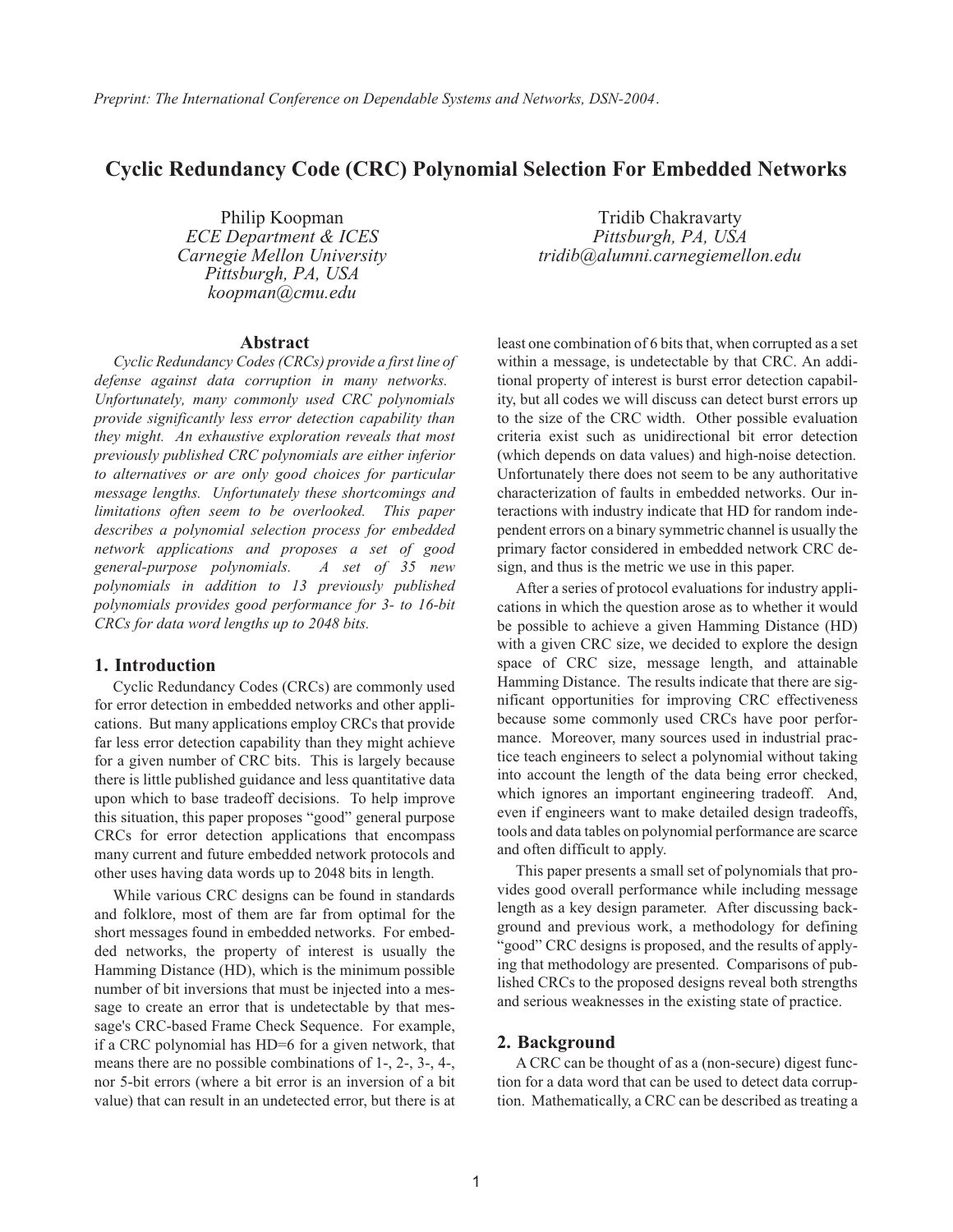binary data word as a polynomial over GF(2) (*i.e.*, with each polynomial coefficient being zero or one) and performing polynomial division by a *generator polynomial* G(x), which is commonly called a CRC polynomial. (CRC polynomials are also known as feedback polynomials, in reference to the feedback taps of hardware-based shift register implementations.) The remainder of that division operation provides an error detection value that is sent as a Frame Check Sequence (FCS) within a network message or stored as a data integrity check. Whether implemented in hardware or software, the CRC computation takes the form of a bitwise convolution of a data word against a binary version of the CRC polynomial. The data word

size is the data protected by the CRC but not including the CRC itself. [Peterson72] and [Lin83] are among the commonly cited standard reference works for CRCs. [Wells99] provides a discussion for non-specialists.

Error detection is performed by comparing an FCS computed on data against an FCS value originally computed and either sent or stored with the original data. An error is declared to have occurred if the stored FCS and computed FCS values are not equal. However, as with all digital signature schemes, there is a small, but finite, probability that a data corruption that inverts a sufficient number of bits in just the right pattern will occur and lead to an undetectable error. The minimum number of bit inversions required to achieve such undetected errors (*i.e.*, the HD value) is a central issue in the design of CRC polynomials.

Using the right polynomial is central to CRC-based error detection schemes. The prime factorization of the generator polynomial brings with it certain potential characteristics, and in particular gives a tradeoff between maximum number of possible detected errors *vs.* data word length for which the polynomial is effective. Many polynomials are good for short words but poor at long words, and the converse. Unfortunately, factorization of a polynomial is not sufficient to determine actual HDs. A polynomial with a promising factorization might be vulnerable to some combination of bit errors, even for short message lengths. Thus, factorization characteristics suggest potential capabilities, but specific evaluation is required of any polynomial before it is suitable for use in a CRC function.

Conventional wisdom is that the best way to select a CRC polynomial is to use one that is already commonly used. For example, [Press92] lists 16-bit polynomials and states the choice of polynomial "is only a matter of convention." This approach assumes that those polynomials were selected for optimal error detection, which in some cases is incorrect. For example, several standardized 16-bit poly-

**Table 1. Example Hamming weights for data word size 48 bits.**

| <b>CRC Size</b> | <b>CRC Polynomial</b> |        |       | Hamming weights for number of bits corrupted: |        |        |          |        |         |  |  |
|-----------------|-----------------------|--------|-------|-----------------------------------------------|--------|--------|----------|--------|---------|--|--|
| (bits)          |                       | HD     | 1 bit | 2 bits                                        | 3 bits | 4 bits | 5 bits   | 6 bits |         |  |  |
| 16              | CCITT-16              | 0x8810 | 4     | $\Omega$                                      | 0      | 0      | 84       | 0      | 2 4 3 0 |  |  |
| 16              | [Baicheva00] 0xC86C   |        | 6     | $\mathbf{0}$                                  | 0      | 0      | $\Omega$ | 0      | 2 1 9 1 |  |  |
| 15              | CAN                   | 0x62CC | 6     | 0                                             | 0      | 0      | $\Omega$ | 0      | 4 3 1 4 |  |  |
| 12              | <b>CRC-12</b>         | 0xC07  | 4     | $\Omega$                                      | 0      | 0      | 575      | 0      | 28809   |  |  |
| 12              |                       | 0x8F8  | 5     | $\Omega$                                      | 0      | 0      | $\Omega$ | 1452   | 13 258  |  |  |
| 8               | DARC-8                | 0x9C   | 2     | 0                                             | 66     | 0      | 2039     | 13 122 | 124 248 |  |  |
| 8               | CRC-8                 | 0xEA   | 4     | $\Omega$                                      | 0      | 0      | 2984     | 0      | 253 084 |  |  |
| 7               | CRC-7                 | 0x48   | 3     | $\Omega$                                      | 0      | 216    | 2690     | 27 051 | 226 856 |  |  |
| 7               |                       | 0x5B   | 4     | 0                                             | 0      | 0      | 5 5 8 9  | 0      | 451 125 |  |  |

nomials have error detection performance inferior to available alternatives, and appear to have been chosen to minimize the number of "1" bits in the feedback value at a time when each such bit had substantial hardware implementation cost. [Lin83] states that polynomial selection is "a very difficult problem" and says that some good cyclic codes have been discovered, but provides no details. Most coding theory and practice books are similar to [Wells99] in that they give only a handful of published polynomials and little or no guidance on polynomial selection tradeoffs.

A Hamming weight *N* is the number of errors, out of all possible message corruptions, that is undetected by a CRC using a particular polynomial. A set of Hamming weights captures performance for different numbers of bits corrupted in a message at a particular data word length, with each successively longer data word length having set of Hamming weights with higher values. The first non-zero Hamming weight determines a code's Hamming Distance.

Table 1 shows some example Hamming weights for CRC polynomials at a data word size of 48 bits, which is a representative length for many embedded networks. The first polynomial shown is the ubiquitous CCITT-16 polynomial 0x8810. 0x8810 is a hexadecimal representation of the polynomial  $x^{16} + x^{12} + x^5 + 1$ , with  $x^{16}$  as the highest bit and an implicit +1 term, as is common in software-based CRC implementations. It has only three "feedback" bits set in the polynomial, which was advantageous for early hardware implementations. For data words that are 48 bits in length, CCITT-16 detects all 1-bit errors (as does any CRC polynomial), and all 2- and 3-bit errors. However, it only provides HD=4 at this length because, as shown by the weights in Table 1, it fails to detect 84 of all possible 4-bit errors. In comparison, the 16-bit polynomial 0xC86C [Baicheva00] attains HD=6 at this length.

We can also do better than CCITT-16 for this example using smaller CRCs. The well known CAN 15-bit polyno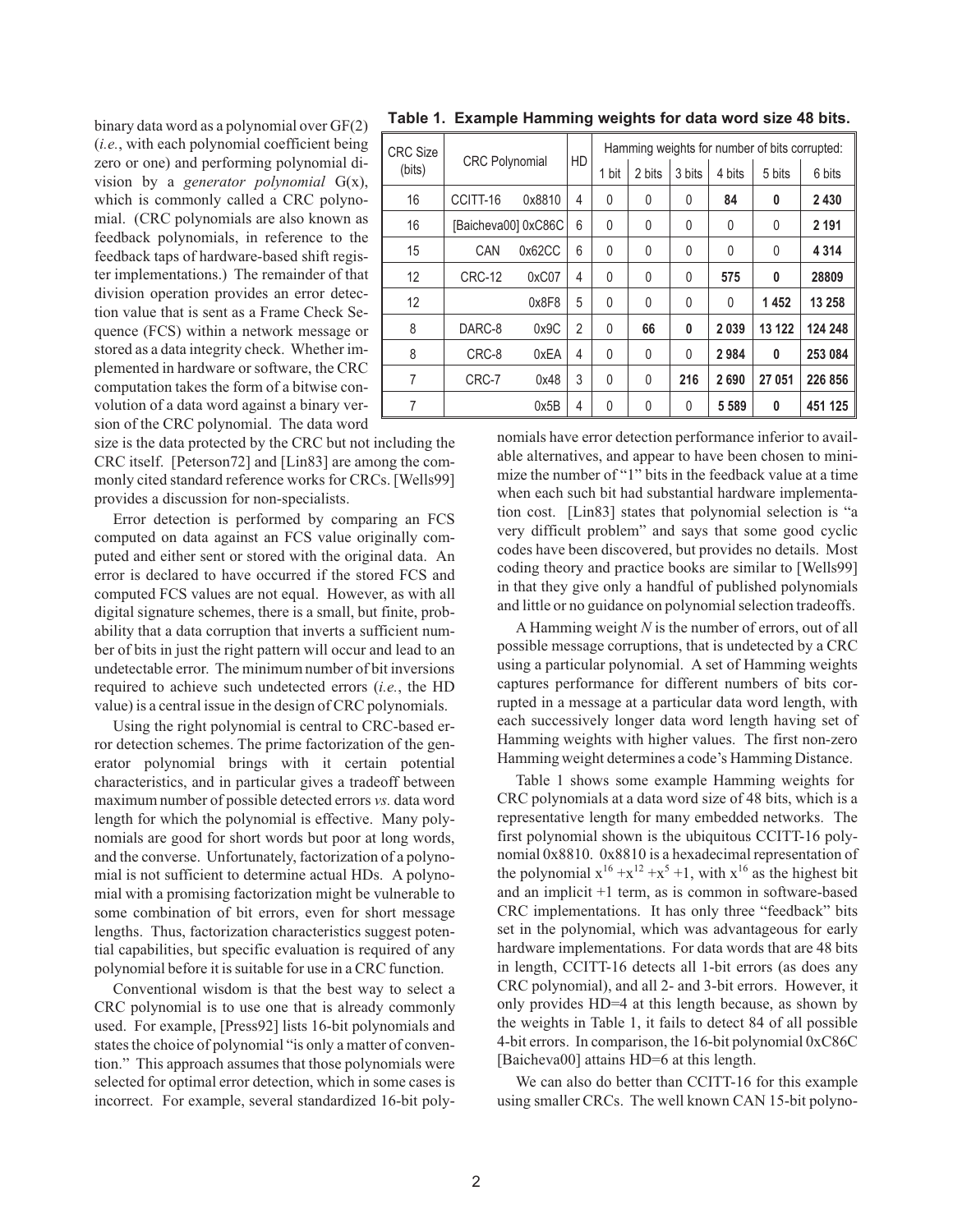mial 0x62CC, which is optimized for data word sizes of up to 112 bits, provides HD=6 at this length, missing only 4,314 of all possible 6-bit errors while using one less bit for its 15-bit CRC. Perhaps a surprise, though, is that 12-bit polynomial 0x8F8 can achieve HD=5 at this length, while the best published 12-bit CRC, 0xC07, achieves only HD=4. The 8-bit CRC-8 polynomial 0xEA also achieves HD=4 at this length – but a designer would have to know to use that published polynomial rather than the published DARC-8 polynomial, which does not. The smallest CRC polynomial achieving HD=4 at this length is the 7-bit CRC 0x5B (albeit with a higher weight than CCITT-16), although the best published 7-bit CRC achieves only HD=3. This example points out two fundamental problems with current practice: there are gaps in the set of published polynomials, and there is a need for specific guidance on which polynomials to use when.

Proposing to make changes to decades of entrenched CRC folklore and standardization is no small task. While some might think that there is little need for new CRC polynomials because networking standards force the use of existing polynomials, this is often not the case for embedded networks. New embedded networks are continually being developed, each with unique performance and error detection tradeoffs. The Train Control Network (TCN) is a recent example for which we provided a CRC effectiveness evaluation that demonstrated an 8-bit CRC could have provided HD=4 protection compared to the 7-bit CRC plus parity bit scheme used that provided only HD=3 protection [Koopman01]. In all fairness, TCN was constrained by legacy compatibility to use a 7-bit CRC; but many protocols for new application areas are not so constrained. Moreover, proprietary embedded network development happens continually in industry. Given that there is no end in sight to the proliferation of application-specific network protocols, it makes sense to find out what the best CRC polynomials are so that they can be used by new applications and emerging standards.

#### **3. Previous work**

Previous published work on CRC effectiveness has been limited by the computational complexity of determining the weights of various polynomials. Only a few detailed surveys of polynomials have been published. Baicheva surveyed 8-bit CRC polynomials with certain factorization structures up to data word length 127 [Baicheva98]. Baicheva proposed a good polynomial that was better than the ATM Header CRC polynomial. But, as discussed below, the actual optimal polynomial for the ATM Header data word length has a factorization that was not evaluated in that survey. This illustrates the importance of an exhaustive search of polynomials when designing a CRC for an application.

Baicheva later surveyed all 16-bit CRCs for data words up to 1024 bits in length [Baicheva00], identifying various polynomials as both "good" in general and optimal for particular data word lengths. A later survey paper [Kazakov01] extended those results to longer data words, focusing on computing a point-by-point optimal bound for 16-bit CRC effectiveness. We have included their results in our evaluation of alternatives.

While 8 and 16 bit CRC sizes are often used, it is also common to use other CRC sizes in embedded network applications to conserve bandwidth while achieving a particular desired HD. As illustrated by CAN's use of a 15-bit instead of 16-bit CRC, even saving one bit on the FCS field makes a difference that matters.

Finding a comprehensive list of well known polynomials in print is difficult. [Peterson72] gives a list of irreducible polynomials of degree 16 or less, but does not give an evaluation of error detection capabilities when those polynomials are used for CRCs. A search revealed published polynomials for 3-, 4-, 5-, 6-, 7-, 8-, 10-, 12-, 14-, 15-, and 16-bit CRCs. In many cases there is more than one recommended polynomial for a given CRC size. Worse, in the case of the CRC-12 polynomial, there are three different polynomials given under the same name, with most references evenly split between two of them. In the words of one of the more complete listings of polynomial candidates, "These [polynomials] differ in bit 1 and calculations using them return different values. With citations evenly split, it is hard to know which is correct" [Jaffer03]. Given a lack of published quantitative analysis, popularity contests are a common method for selecting polynomials.

This paper seeks to publish readily usable engineering guidelines for CRC selections of polynomial sizes 3 to 16 bits for embedded networks. CRC performance was determined by performing a complete evaluation of every possible undetected error pattern in messages as described in [Koopman02], yielding an exact result rather than an approximation. The balance of this paper first presents some case studies illustrating the severity of current problems, then describes a methodology for selecting "good" general purpose polynomials, and finally presents data for choosing embedded networking polynomials.

#### **4. Case studies of current protocols**

Adopting a previously published polynomial has two potential problems. One problem is that some polynomials in use simply provide very poor error detection capabilities overall. A second problem is that even a "good" polynomial is of necessity optimized for message sizes of a particular length, and will do poorly when misused for messages of a different length. Some case studies of current polynomials in use illustrate these points.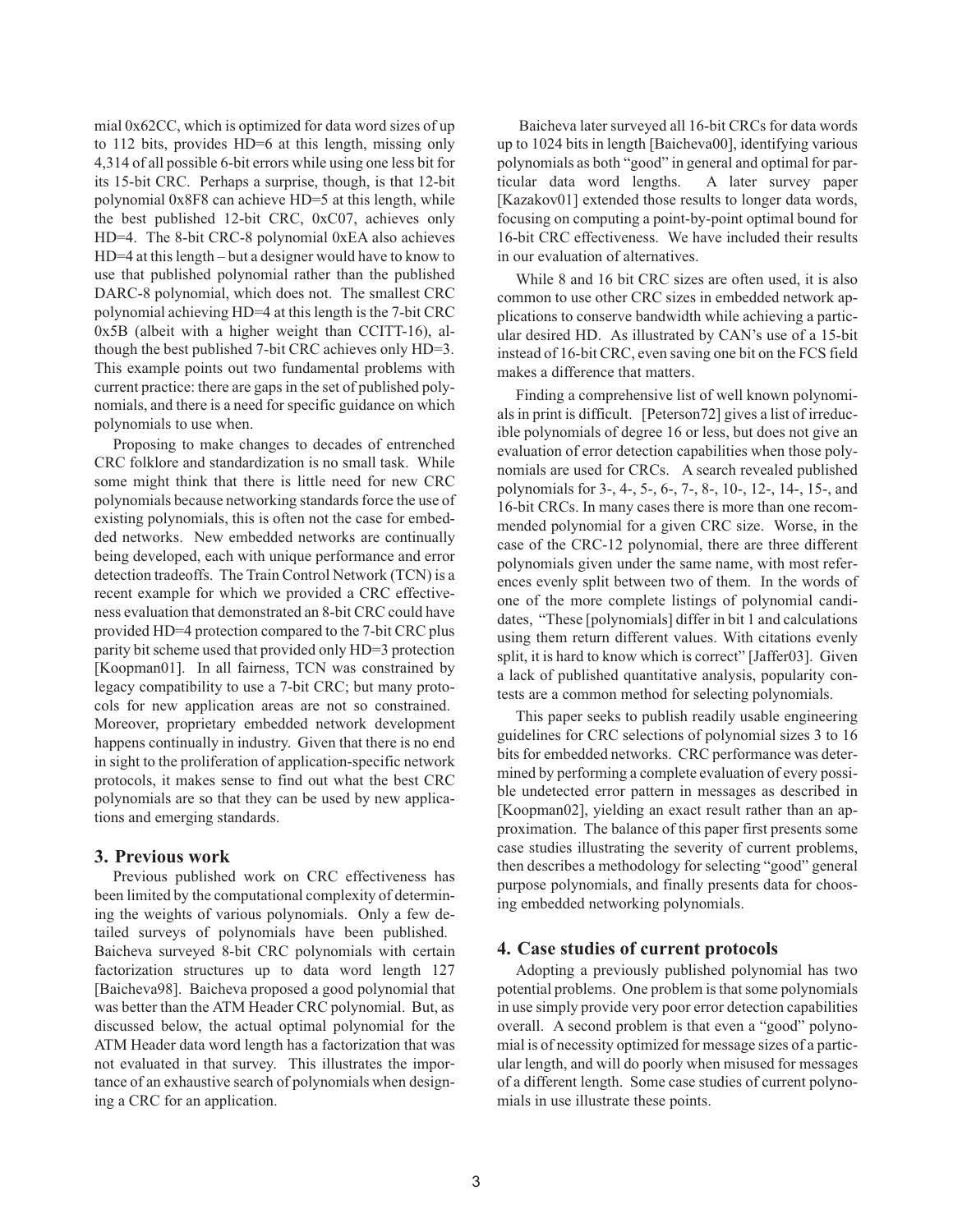#### **4.1. USB vs. ITU for 5 bit CRCs**

5-bit CRCs are used, among other places, for providing error detection for Universal Serial Bus (USB) tokens and by an ITU standard for telecommunication systems. Figure 1 shows the performance of these polynomials compared to the best achievable bound. The probability of undetected error  $P_{ud}$  is summed from the probability of  $\alpha^2$ successively higher numbers of bit errors at an assumed Bit Error Rate (BER) of  $10^{-6}$  weighted by the percentage of errors caught per corresponding polynomial weights for each data word length. The bound line shown assumes a different, optimal, polynomial is selected for each length, and thus is a firm bound on performance. Lower numbers are better, indicating a lower probability of undetected error slipping past the CRC.

The USB 5-bit CRC standard, "USB-5," is hexadecimal value  $0x12 = x^5 + x^2 + 1$  [USB00]. This polynomial is used by USB to protect data words of length 11 bits. USB-5 is optimal for 11-bit messages, and is nearly optimal for longer data word lengths. It is, however, not necessarily a good choice for data words sized 10 and lower, because it is a full bit of HD worse than the bound.

ITU G.704 [G704] uses a 5-bit polynomial CCITT-5,  $0x15 = x<sup>5</sup> + x<sup>3</sup> + x + 1$ . Figure 1 shows CCITT-5 as optimal at length 10. However, CCITT-5 is a full bit of HD worse that USB-5 at lengths 11-26, and more than a factor of 2 worse than the bound (and USB-5) at longer lengths. ITU G.704 uses CCITT-5 for a data word length of 3151 bits, which is clearly a length at which this is an inefficient CRC. (At 3151 bits USB-5 is optimal, and is 2.077 times better at error detection that CCITT-5.).

CCITT-5's polynomial is divisible by  $(x+1)$ , which results in an ability to detect all odd numbers of bit flips and is commonly said to be desirable (e.g., [Tanenbaum96]). Indeed, at a data word length of 3151, CCITT-5 is the best polynomial out of all 5-bit polynomials divisible by  $(x+1)$ . USB-5, on the other hand, is not divisible by  $(x+1)$  and performs better than CCITT-5 at all lengths above 10 bits. To understand why USB-5 does so much better in Figure 1, it is helpful to examine the weight structure at length 3151, shown in Table 2. For a BER of  $10^{-6}$ , most messages of length 3151 suffer zero-, 1-, or possibly 2-bit errors, with each increasing number of erroneous bits less likely. As Table 2 shows, USB-5 is almost twice as effective at de-

tecting 2-bit errors, and the 3-bit error weight for USB-5 is not high enough for it to outweigh this advantage. Thus, USB-5 is superior for this BER.

#### **4.2. 8-bit polynomials**

8-bit polynomials are commonly used because they are efficient for 8-bit microcontroller applications. Perhaps



**Figure 1. Performance of published 5-bit CRCs.**



**Figure 2. 8 bit, HD=4 CRC performance.**

the most commonly used 8-bit polynomial is "CRC-8", which is  $0xEA = x^8 + x^7 + x^6 + x^4 + x^2 + 1$ . Figure 2 shows that this polynomial provides HD=4 up to length 85. However, at lengths 86 to 119 it provides only HD=2 compared to a bound of HD=4. At lengths above 119 it provides the same HD=2 as the bound, but with a significantly higher  $P_{ud}$ . Overall, this polynomial is adequate up to length 85, but could be improved upon. Many uses of CRC-8 in current systems are therefore questionable, because they attempt to provide error detection for a large data word (such as across a long message or a large block of memory data).

**Table 2. Weights for CCITT-5 and USB-5; data word size 3151 bits.**

|              | HD | Hamming weights for number of bits corrupted: |         |        |                 |                                                              |  |  |
|--------------|----|-----------------------------------------------|---------|--------|-----------------|--------------------------------------------------------------|--|--|
| Polynomial   |    | 1 bit                                         | 2 bits  | 3 bits | 4 bits          | 5 bits                                                       |  |  |
| USB-5 0x12   | 2  |                                               |         |        |                 | 159 075   163 552 409   128 929 654 767   81 278 805 135 219 |  |  |
| CCITT-5 0x15 |    |                                               | 330 435 |        | 257 909 068 726 |                                                              |  |  |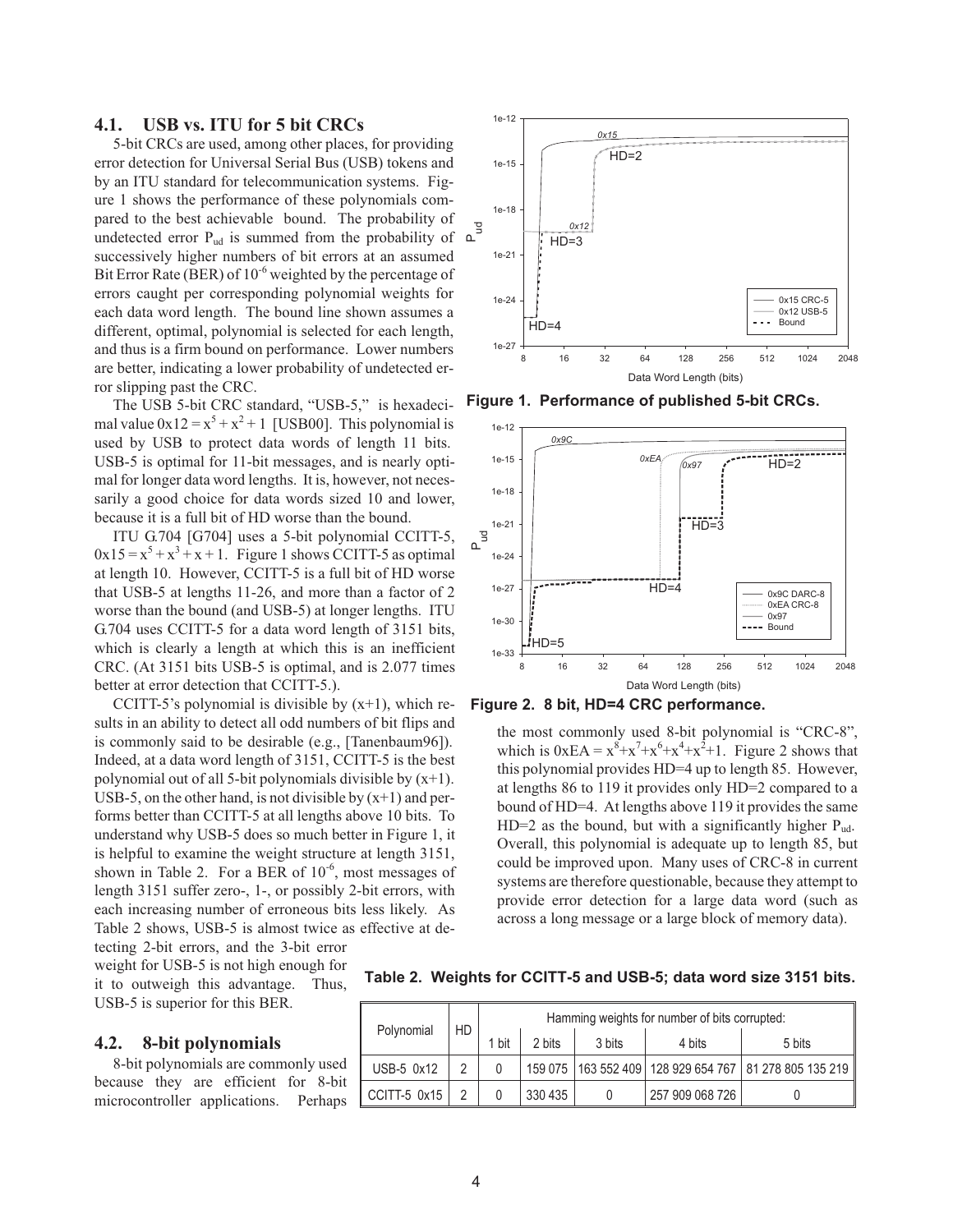How can a designer do better than CRC-8? One way is to take advantage of published improved polynomials. In this particular case, [Baicheva98] has published polynomial C2, with value  $0x97 = x^8 + x^5 + x^3 + x^2 + x + 1$ . Figure 2 shows that 0x97 has the same or better performance as CRC-8 at every data word length (this is also true at lengths beyond 2048 bits as well). Because of this, 0x97 *dominates* CRC-8 and therefore is an unconditionally better polynomial choice given our fault assumptions. Moreover, 0x97 has optimal performance at length 119, the largest possible length at which HD=4 can be achieved with an 8-bit CRC. Unfortunately, such analysis for polynomials is difficult to find for other situations; there are no published complete surveys for other CRC sizes except those already mentioned.

The ATM-8 HEC polynomial  $0x83 = x^8 + x^2 + x + 1$ (said to be from ITU standard I.432) does not dominate CRC-8, but is close to C2. The two polynomials perform essentially the same at lengths above 112 bits, but ATM-8 degrades to 45% worse than C2 at length 8 bits. For a 32-bit ATM data word, C2 is 4.9% more effective than ATM-8 at error detection for moderate to low BERs.

A pitfall of choosing a published polynomial is that it might not be good for most data word lengths. For example, the DARC polynomial [ETSI02] 0x9C =  $x^{8}+x^{5}+x^{4}+x^{3}+1$  is optimal for length 8, but provides only  $HD=2$  at lengths 10 and above with rather poor  $P_{ud}$  performance as shown in Figure 2. The DARC application uses this polynomial for data word lengths 16 through 48 bits, where it performs poorly.

Figure 2 makes it clear that there are two missed opportunities even when choosing the best published 8-bit CRC polynomials. The first is that they miss the HD=3 "ledge" on the bound curve between lengths 120 and 247. The second is that none of them are close to optimal for lengths of 248 and higher. For example, CRC-8 is a factor of 3.3 worse at 1024 bits. Other published CRCs such as the ATM HEC do no better than a factor of 2.3 worse than the bound at 1024 bits and higher. But, there are polynomials that are far better than commonly used ones for HD=3 and HD=2 applications. Figure 3 shows that  $0xA6 = x^8 + x^6 + x^3$  $+x^2 +1$  maintains HD=3 up to 247 bits, and indeed is optimal at that length. Moreover, 0xA6 gives performance almost indistinguishable from the bound at lengths of 120 and up.

Two examples of real protocols help to illustrate the potential of improved CRCs: SMBus and Xmodem. SMBus is a low speed communication bus used for "smart" batteries and portable electronic device power management applications. Version 1.1 of SMBus added a CRC-8 polynomial [Smbus00], presumably inherited from the older  $I<sup>2</sup>C$  bus standard. Many of the messages are between 16 and 40 bits in length, and are suitably protected by

CRC-8 at HD=4. However, there is a data packet transfer command that results in 35-byte (280 bit) message payloads. The protection afforded by CRC-8 is only HD=2 for messages 11 bytes and longer. The ATM-8 polynomial might have been a better choice because it would have held HD=4 for longer messages, and provided better error detection for HD=2 operating regions.

One can make the case that 0xA6 would have been an even better choice for SMBus, depending on the expected message workload. Longer messages make bigger targets for random bit errors, and are therefore more likely to accumulate multiple errors. If the message workload for SMBus in a particular application makes heavy use of long messages, the HD=3 operating region of 0xA6 and the better performance for HD=2 operating regions might outweigh the penalty of increased vulnerability (HD=3 instead of HD=4) for short messages. The details depend on the weighted sum of undetected error probabilities for messages of each length, which would vary by application. But the point is that sometimes it is worth giving up a little error detection at short message lengths to gain better protection for longer messages. (An alternate strategy would be to use 0xA6 for long messages and a good HD=4 polynomial for short messages.)

Another common CRC-8 application is for the XMODEM protocol, developed by Ward Christansen in 1977. This protocol transmits packets in 128-byte (1024 bit) chunks protected by CRC-8. While polynomial evaluations were not generally available then, any of the alternate CRCs discussed here (except DARC-8) would have been a more effective choice.

#### **5. Polynomial selection**

The difference between good HD=4 polynomials and a good HD=3/HD=2 polynomial for 8-bit CRCs illustrates that a one-size-fits-all approach to CRC selection can cost a significant amount of error detection performance, including losing a bit (or more) of possible error detection capability for some message lengths. Therefore, selection of a good CRC polynomial must involve not only the size of the CRC, but also the size of the data word. Moreover, many commonly used polynomials are poorly suited to likely applications. Therefore, we propose "good" polynomial candidates and prescribe a method for selecting an appropriate candidate for each application.

#### **5.1. Candidate polynomial selection**

The selection of a "good" polynomial for generic use is of course a matter of engineering judgement. The following selection process was chosen to result in polynomials that primarily maintained high HD values to the longest data word lengths possible, secondarily achieved good performance at shorter lengths, and thirdly achieved good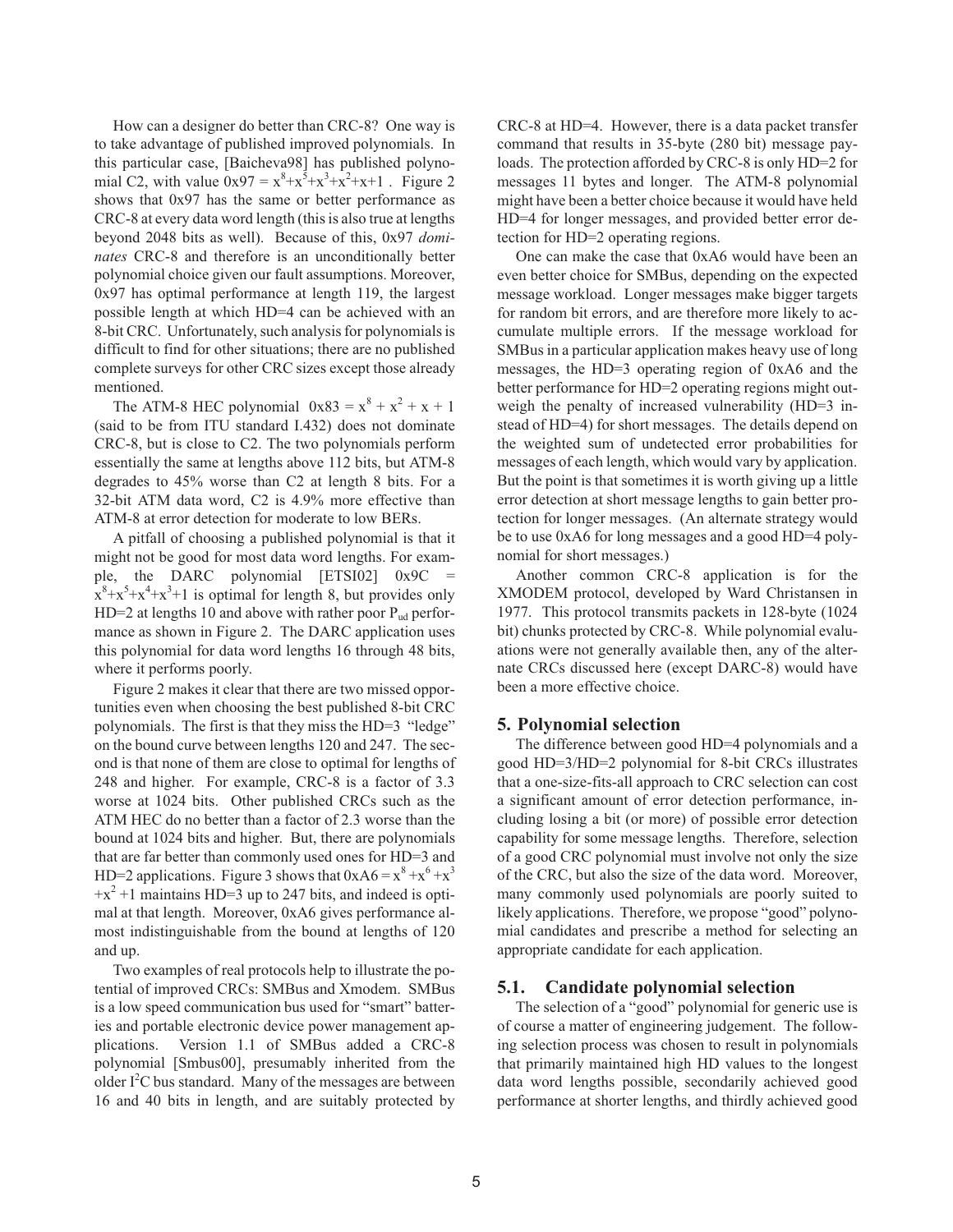performance at longer lengths than the stated maximum usage length. The prioritization of these goals keeps in mind that embedded network applications typically have a maximum message length that needs a certain HD; that short messages can benefit from improved HD protection so long as protection of long message is not materially sacrificed; and that sometimes a protocol revision adds messages longer than originally envisioned, so good performance at longer message lengths is desirable as a safety net.

The steps followed were performed for all distinct CRC polynomials of size 3 bits to 16 bits.

(1) Compute weights for all polynomials at data word lengths 8 bits through 2048 bits.

(2) Find the bounding weights by selecting the polynomial with the lowest weight at each length (i.e., generating a list of point-wise optimal polynomials). In general this means a different polynomial is selected as the bound for each length from 8 bits through 2048 bits, although in many cases a single high-performing polynomial happens to account for multiple bound values. This data was the source of our "bound" curves.

(3) Identify "break points" in the bound, in which the best achievable HD value changes. For example, the 8-bit CRC bound in Figure 2 has break points as follows: HD=5 is possible to length 9, so the HD=5 break point is at 9. The HD=4 break point is at length 119 (HD=4 is the best possible HD from length 10 to 119). The HD=3 breakpoint is at length 247. And of course HD=2 is possible at all lengths with any CRC polynomial. Follow the subsequent steps for each breakpoint in turn.

(4) Identify all polynomials that achieve the HD bound at the breakpoint. This guarantees that the polynomial selected gets all the way into the "corner" of the bound curve at the break point. If there are multiple polynomials, select the one with the lowest weights. If there is a tie for lowest weights or several low weights are within 1% of each other (a near-tie), invoke Steps (5) and (6). If there is an existing published polynomial within 1% of the bound, use that polynomial. This step excludes polynomials that might be better at lower weights at the expense of decreasing HD before the break point (the HD=4 break point of CRC-8, shown in Figure 2, is an example of a polynomial being pruned from consideration for this reason).

(5) If multiple polynomials have been identified in Step 4, select the polynomial having the longest-length break point for the next higher HD value. For example, there are 30 distinct 10-bit polynomials that achieve the break point HD=3 at length 1013, all of which have identical 3-bit Hamming weights. However, among those polynomials, the longest length for which HD=4 is possible is length 73 from polynomial 0x327, making it the choice for a "good" polynomial. Similarly, polynomial 0xBAAD is the only polynomial that provides both HD=4 at length 2048 and HD=5 up to length 108 bits (other polynomials with HD=4 at 2048 bits provide HD=5 at shorter data word lengths), and is only 0.39% worse in performance than the optimal polynomial at length 2048, which is 0xD3E9 given by [Kazakov01]. This screening step provides polynomials that not only provide good performance at break points, but also have a bonus of even better HD at smaller lengths.

| Max length at HD | CRC Size (bits) |              |                 |                 |                 |                 |                  |                  |                |               |                |                |                |                |
|------------------|-----------------|--------------|-----------------|-----------------|-----------------|-----------------|------------------|------------------|----------------|---------------|----------------|----------------|----------------|----------------|
| Polynomial       | 3               | 4            | 5               | 6               | 7               | 8               | 9                | 10               | 11             | 12            | 13             | 14             | 15             | 16             |
| $HD=2$           | $2048+$<br>0x5  | 2048+<br>0x9 | $2048+$<br>0x12 | $2048+$<br>0x21 | $2048+$<br>0x48 | $2048+$<br>0xA6 | $2048+$<br>0x167 | $2048+$<br>0x327 | 2048+<br>0x64D |               |                |                |                |                |
| $HD=3$           |                 | 11<br>0x9    | 26<br>0x12      | 57<br>0x21      | 120<br>0x48     | 247<br>0xA6     | 502<br>0x167     | 1013<br>0x327    | 2036<br>0x64D  | 2048<br>0xB75 |                |                |                |                |
| $HD=4$           |                 |              | 10<br>0x15      | 25<br>0x2C      | 56<br>0x5B      | 119<br>0x97     | 246<br>0x14B     | 501<br>0x319     | 1012<br>0x583  | 2035<br>0xC07 | 2048<br>0x102A | 2048<br>0x21E8 | 2048<br>0x4976 | 2048<br>0xBAAD |
| $HD=5$           |                 |              |                 |                 |                 | 9<br>0x9C       | 13<br>0x185      | 21<br>0x2B9      | 26<br>0x5D7    | 53<br>0x8F8   | none           | 113<br>0x212D  | 136<br>0x6A8D  | 241<br>0xAC9A  |
| $HD=6$           |                 |              |                 |                 |                 |                 | 8<br>0x13C       | 12<br>0x28E      | 22<br>0x532    | 27<br>0xB41   | 52<br>0x1909   | 57<br>0x372B   | 114<br>0x573A  | 135<br>0xC86C  |
| $HD=7$           |                 |              |                 |                 |                 |                 |                  |                  | 12<br>0x571    | none          | 12<br>0x12A5   | 13<br>0x28A9   | 16<br>0x5BD5   | 19<br>0x968B   |
| $HD=8$           |                 |              |                 |                 |                 |                 |                  |                  |                | 11<br>0xA4F   | 11<br>0x10B7   | 11<br>0x2371   | 12<br>0x630B   | 15<br>0x8FDB   |

**Table 3. "Best" polynomials for HD at given CRC size and data word length. Underlined polynomials have been previously published as "good" polynomials.**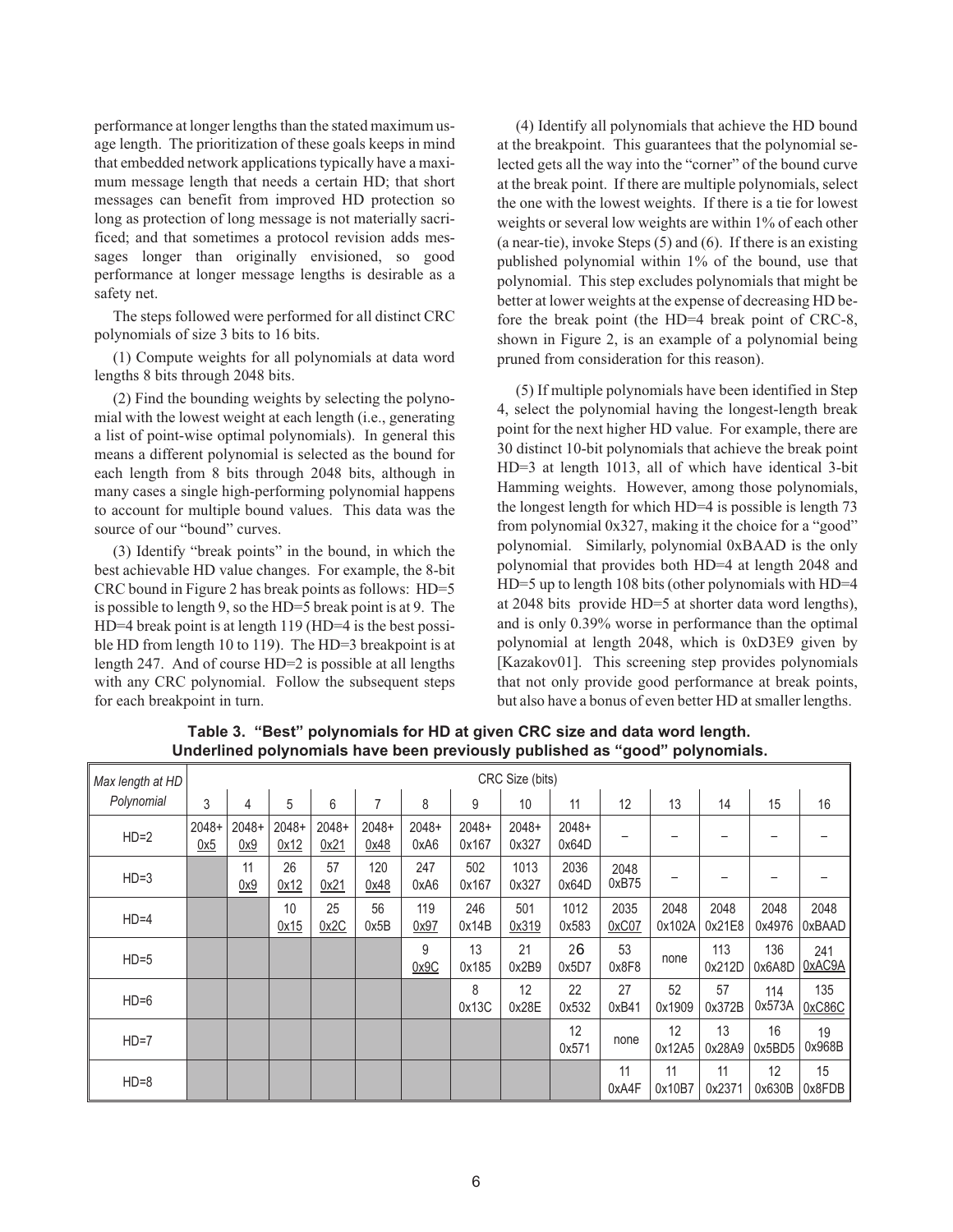(6) If Step 5 does not apply or results in a tie, select the polynomial with best performance at 2048 bits (the maximum length computed). This yields a polynomial that has good performance for long data word lengths.

(7) If Step 6 is an approximate tie (the HD weights are within 1%), pick the polynomial with the best weights at smaller lengths, even if those smaller lengths are at the same HD as the break point.

The result of applying this selection process is shown in Table 3. Each cell in Table 3 has two numbers – a top number for the break point length at the given HD, and a bottom "good" polynomial for lengths up to the break point. Lengths above 2048 bits were not studied in detail, but for 11 bit and smaller CRCs, the given polynomials are also near-optimal for arbitrarily longer lengths. The underlined polynomials are ones that have been previously published as suitable for use in CRCs (see Table 4 for details). Table 3 can be used in the following ways:

- *Find a "good" polynomial given CRC size and length:* Select the appropriate CRC size column in Table 3. Pick the row with the smallest length greater than or equal to the desired length. The polynomial in that box will provide the best HD possible at that length and CRC size. For example, for a 9-bit CRC, a length of 246 would use polynomial 0x14B and achieve HD=4, but the best HD that can be achieved at length 247 is HD=3 using polynomial 0x167.
- *Find the minimum size CRC required to achieve a given HD at a particular length:* Pick the row of Table 3 with the desired HD. Select the furthest left column in that row with a length greater than or equal to the desired length. That is the smallest CRC that can provide the desired HD at the required length. For example, HD=6 for a data word length of 52 bits can be achieved with a 13-bit CRC using polynomial 0x1909.

Of course this selection table is not without limitations. For applications that have only a single data word length, and in which optimal performance is required even at the expense of more effort in polynomial selection, an optimal polynomial should be selected.

#### **5.2. Performance of published polynomials**

Despite the fact that Table 3 has many novel polynomials, that does not necessarily mean that a previously published polynomial will perform poorly in any specific application. In particular, the self-imposed requirement to achieve the maximum possible HD for break point values disqualified some otherwise good standard polynomials. For example the CAN polynomial 0x62CC is good for lengths up to 112 bits, but has a break point at 112 bits compared to the bound's break point at 114 bits for HD=6. For most applications, the CAN polynomial is likely to be good enough, and there is little point selecting a novel polynomial. Therefore, it is important to present an evaluation of the performance of commonly used polynomials so designers can choose between the extra potential effort of justifying a "non-standard" polynomial selection vs. the potential error detection gain.

Table 4 is a list of polynomials either in public use or proposed as "good" polynomials in the literature that we have encountered. (Only select polynomials from the published 8- and 16-bit surveys previously discussed have been included, since they are for the most part point solutions rather than generic suggested polynomials.) The best available citation for each polynomial has been given, along with the most commonly used nickname.

Table 4 gives the performance for data word lengths through 2048 bits. To keep the data manageable, performance is categorized into four columns. The first column indicates that performance is optimal or near optimal (within 1% of the best possible performance bound). The second column indicates that undetected error probabilities are within a factor of two of the bound, which is a somewhat arbitrary distinction but overall is useful in conveying which polynomials are close to being good for particular data ranges. The third column indicates where polynomials have more than twice the undetected error rate of the bound, and the fourth column indicates where each polynomial's HD is one or more bits worse than the bound. Underlined entries correspond to recommendations from Table 3. Tables of weights for these polynomials and bounds are available from the primary author, and are on the Web at http://www.ece.cmu.edu/~koopman/crc

Some CRC polynomials appear to be incorrect as a result of data transcription or similar errors that have occurred as polynomials are passed down over time. For example [Ottoson01] gives a "CRC-7" value of 0x68 instead of 0x48 as given elsewhere, which might be due to a one-bit data transcription error into a source code binary



**Figure 3. A good 8-bit polynomial for lengths 120 and above.**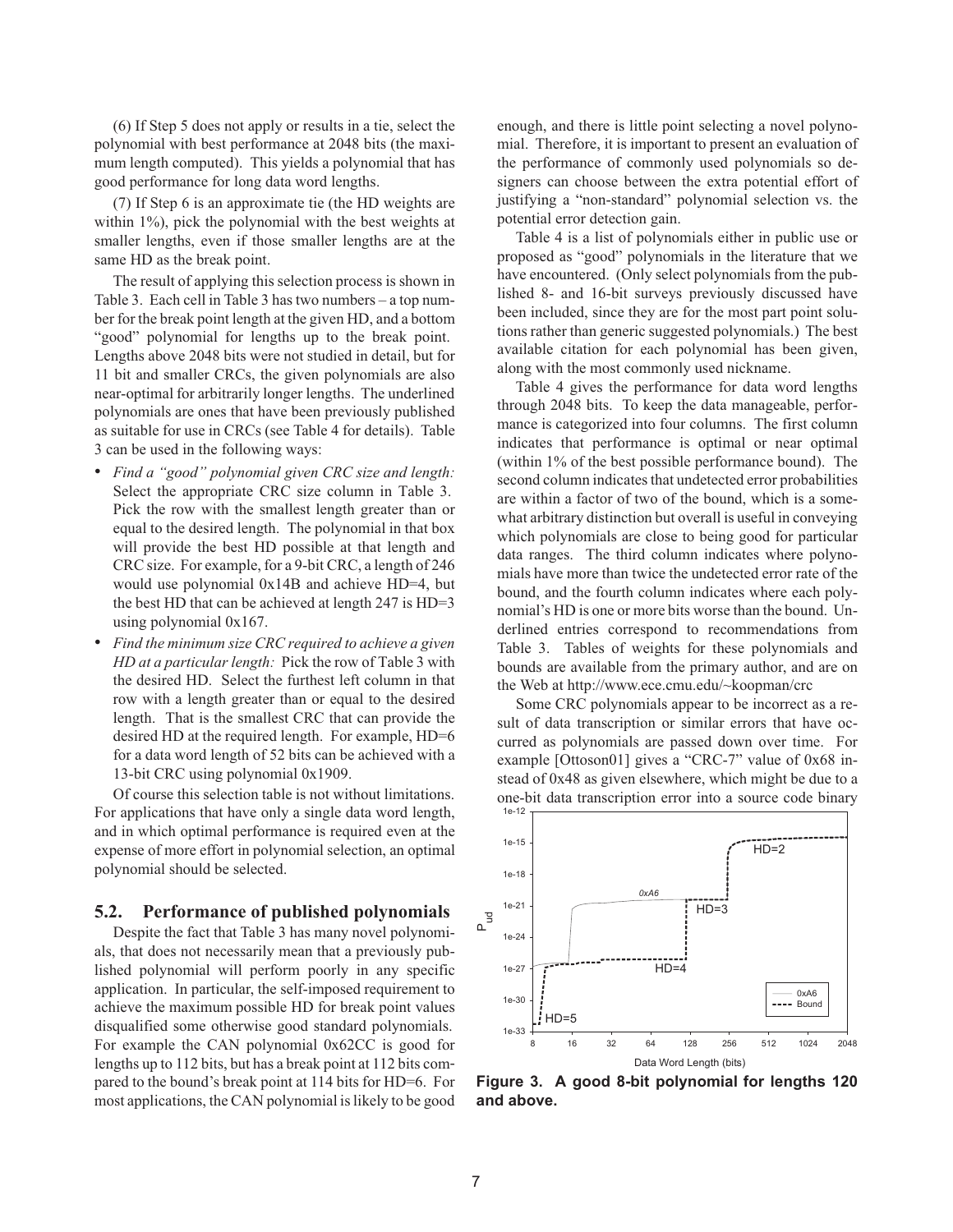| <b>CRC</b>            |               |                                                                                                        |                        | Performance compared to bound at lengths given |                                |                                       |                          |  |
|-----------------------|---------------|--------------------------------------------------------------------------------------------------------|------------------------|------------------------------------------------|--------------------------------|---------------------------------------|--------------------------|--|
| <b>Size</b><br>(Bits) | Nickname      | Polynomial                                                                                             | Source                 | Within 1% of<br>bound                          | Within 2x of<br>bound          | Same HD, but<br>more than 2x<br>bound | Worse HD<br>than bound   |  |
| 3                     |               | $0x5 = (x^3 + x + 1)^{\ddagger}$                                                                       | [RFC 3095]             | 8-2048                                         |                                |                                       | $\qquad \qquad -$        |  |
| 4                     | CCITT-4:      | $0x9 = (x^4 + x + 1)^{\ddagger}$                                                                       | $[G704]$               | 8-2048                                         | $\qquad \qquad -$              |                                       | $\qquad \qquad -$        |  |
| $\overline{4}$        | CRC-4:        | $0xF = (x4 + x3 + x2 + x + 1)$                                                                         | [Ottoson01]            |                                                | $\equiv$                       | 12-2048                               | $8 - 11$                 |  |
| 5                     | <b>CRC-5:</b> | $0x15 = (x+1)(x^4 + x^3 + 1)^{\ddagger}$                                                               | [G704]                 | $8 - 10$                                       |                                | 27-2048                               | $11 - 26$                |  |
| 5                     |               | $0x12 = (x^5 + x^2 + 1)^{\ddagger}$                                                                    | [USB00]                | 11-13; 17-2048                                 | 14-16                          |                                       | $8 - 10$                 |  |
| 6                     | DARC-6:       | $0x2C = (x+1)(x^5 + x^4 + x^2 + x + 1)^{\ddagger}$                                                     | [ETSI02]               | $12 - 25$                                      | $8 - 11$                       | 58-2048                               | 26-57                    |  |
| 6                     | CRC-6:        | $0x21 = (x^6+x+1)^{\ddagger}$                                                                          | [G704]                 | 26-28; 37-2048                                 | 29-36                          |                                       | $8 - 25$                 |  |
| 7                     |               | $0x5B = (x+1)(x^6 + x^5 + x^3 + x^2 + 1)^{\ddagger}$                                                   | new                    | 29-56                                          | $11 - 28$                      | 8-10; 121-2048                        | 57-120                   |  |
| $\overline{7}$        | <b>CRC-7:</b> | $0x48 = (x^7 + x^4 + 1)^{\ddagger}$                                                                    | $[G704]$               | 87-91; 99-2048                                 | 57-86; 92-98                   |                                       | 8-56                     |  |
| $\overline{7}$        |               | $0x44 = (x^7 + x^3 + 1)^{\ddagger}$                                                                    | (CRC-7 inverse) [G832] | 87-91; 99-2048                                 | 57-86; 92-98                   |                                       | 8-56                     |  |
|                       | FT2:          | $0x72 = (x^7 + x^6 + x^5 + x^2 + 1)^{\ddagger}$                                                        | [Funk88]               | 87-89; 99-2048                                 | 57-86; 90-98                   |                                       | 8-56                     |  |
| 7                     |               | $0x67 = (x+1)(x^3 + x + 1)^{\frac{1}{3}}(x^3 + x + 1)^{\frac{1}{3}}$                                   | [RFC3095]              |                                                |                                | 121-2048                              | 8-120                    |  |
| $\overline{7}$        |               | $0x68 = (x+1)(x^2 + x + 1)^{\frac{1}{4}}(x^4 + x^3 + 1)^{\frac{1}{4}}$                                 | [Ottoson01]            | $\equiv$                                       | 8                              | 121-2048                              | $9 - 120$                |  |
| 8                     | DARC-8:       | $0x9C = (x^8 + x^5 + x^4 + x^3 + 1)$                                                                   | [ETSI02]               | $8 - 9$                                        | $\overline{a}$                 | 248-2048                              | 10-247                   |  |
| 8                     | $C2$ :        | $0x97 = (x+1)(x^7 + x^6 + x^5 + x^2 + 1)^{\ddagger}$                                                   | [Baicheva98]           | 27-50; 52; 56-119                              | 18-26; 51; 53-55               | 10-17; 248-2048                       | 8-9; 120-247             |  |
| 8                     | DOWCRC:       | $0x98 = (x+1)(x^7+x^6+x^5+x^3+x^2+x+1)^{\ddagger}$                                                     | [Whitfield01]          | 43-119                                         | 19-42                          | 10-18; 248-2048                       | 8-9; 120-247             |  |
| 8                     | ATM-8:        | $0x83 = (x+1)(x^7+x^6+x^5+x^4+x^3+x^2+1)^{\ddagger}$                                                   | [Ottoson01]            | 53-119                                         | 18-52                          | 10-17; 248-2048                       | 8-9; 120-247             |  |
| 8                     | WCDMA-8:      | $0xCD = (x+1)(x^7 + x^3 + 1)^{\ddagger}$                                                               | [Ottoson01]            | 28-31; 43-119                                  | 20-27;32-42                    | 10-19; 248-2048                       | 8-9; 120-247             |  |
| 8                     |               | $0xA6 = (x^8 + x^6 + x^3 + x^2 + 1)^{\ddagger}$                                                        | new                    | 136-140;<br>210-2048                           | 11-15; 120-135;<br>$141 - 209$ | 10                                    | 8-9; 16-119              |  |
| 8                     | CRC-8:        | $0xEA = (x+1)(x^2+x+1)^{\frac{1}{4}}(x^5+x^4+x^3+x^2+1)^{\frac{1}{4}}$                                 | [Ottoson01]            | $\equiv$                                       | 20-85                          | 10-19; 248-2048                       | 8-9;86-247               |  |
| 9                     |               | $0x13C = (x+1)(x^8 + x^7 + x^6 + x^4 + x^2 + x + 1)$                                                   | new                    | 8                                              | $\overline{\phantom{0}}$       | 503-2048                              | $9 - 502$                |  |
| 9                     |               | $0x185 = (x^2 + x + 1)^{\frac{1}{2}}(x^3 + x^2 + 1)^{\frac{1}{2}}(x^4 + x^3 + 1)^{\frac{1}{2}}$        | new                    | $13 - 16$                                      | $\equiv$                       | 9-12; 503-2048                        | 8; 17-502                |  |
| 9                     |               | $0x14B = (x+1)(x^8 + x^7 + x^3 + x^2 + 1)^{\ddagger}$                                                  | new                    | 147-246                                        | 26-28; 30-146                  | 14-25; 29;<br>$503 - 2048$            | $8-13;$<br>247-502       |  |
| 9                     |               | $0x167 = (x^9 + x^7 + x^6 + x^3 + x^2 + x + 1)^{\ddagger}$                                             | new                    | 45-46; 48;<br>412-2048                         | 18-44; 47;<br>247-411          | $14 - 17$                             | 8-13; 49-246             |  |
| 10                    |               | $0x28E = (x+1)(x^2 + x + 1)^{\frac{1}{2}}(x^3 + x^2 + 1)^{\frac{1}{2}}(x^4 + x^3 + 1)^{\frac{1}{2}}$   | new                    | $9 - 12$                                       | 8; 77-95                       | 22-76; 1014-2048                      | $13 - 21$ ;<br>96-1013   |  |
| 10                    |               | $0x2B9 = (x^5 + x^2 + 1)^{\ddagger}(x^5 + x^3 + x^2 + x + 1)^{\ddagger}$                               | new                    | $17 - 21$                                      | $13 - 16$                      | 1014-2048                             | $8-12;$<br>22-1013       |  |
| 10                    | CRC-10:       | $0x319 = (x+1)(x^9 + x^4 + 1)^{\ddagger}$                                                              | [Jaffer03]             | 306-501                                        | 73-305                         | 22-72; 1014-2048                      | $8-21;$<br>502-1013      |  |
| 10                    |               | $0x327 = (x^{10} + x^9 + x^6 + x^3 + x^2 + x + 1)^{\frac{1}{4}}$                                       | new                    | 880-2048                                       | 32-73; 502-879                 | 22-31                                 | 8-21; 74-501             |  |
| 11                    |               | $0x571 = (x^{11} + x^9 + x^7 + x^6 + x^5 + x + 1)$                                                     | new                    | $8 - 12$                                       | $\equiv$                       | 2037-2048                             | 13-2036                  |  |
| 11                    |               | $0x532 = (x+1)(x^{10} + x^9 + x^5 + x + 1)$                                                            | new                    | $21 - 22$                                      | $13 - 20$                      | 2037-2048                             | $8-12;$<br>23-2036       |  |
| 11                    |               | $0x5D7 = (x^{11} + x^9 + x^8 + x^7 + x^5 + x^3 + x^2 + x + 1)^{\ddagger}$                              | new                    | 25-28; 1775-2048                               | $23 - 24$ ;<br>1013-1774       |                                       | $8-22;$<br>29-1012       |  |
| 11                    |               | $0x583 = (x+1)(x^{10} + x^9 + x^7 + x^6 + x^5 + x^4 + x^3 + x^2 + 1)^{\ddagger}$ new                   |                        | 625-1012                                       | 13-17; 96-624                  | 27-95; 2037-2048                      | 8-12;18-26;<br>1013-2036 |  |
| 11                    |               | $0x64D = (x^{11} + x^{10} + x^7 + x^4 + x^3 + x + 1)^{\ddagger}$                                       | new                    | $111 - 131$ ;<br>1775-2048                     | 62-110; 96-624;<br>1013-1774   | 27-61                                 | $8-26;$<br>132-1012      |  |
| 12                    |               | $0xA4F = (x+1)(x^{11} + x^{10} + x^6 + x^5 + x^4 + x^2 + 1)$                                           | new                    | $8 - 11$                                       |                                |                                       | 12-2048                  |  |
| 12                    |               | $0xB41 = (x+1)(x^3+x^2+1)^{\frac{1}{4}}(x^8+x^4+x^3+x^2+1)^{\frac{1}{4}}$                              | new                    | $22 - 27$                                      | $13 - 21$                      | 12                                    | $8 - 11$                 |  |
| 12                    |               | $0x8F8 = (x^{12} + x^8 + x^7 + x^6 + x^5 + x^4 + 1)$                                                   | new                    | $42 - 53$                                      | 28-41                          |                                       | $8-27;$<br>54-2048       |  |
| 12                    |               | $0 \times C05 = (x^2+x+1)^{\frac{1}{4}}(x^2+x+1)^{\frac{1}{4}}(x^8+x^7+x^6+x^5+x^2+x+1)^{\frac{1}{4}}$ | [Press92]              |                                                | 55-160                         | 54                                    | $8-53$ ;<br>161-2048     |  |
| 12                    |               | $0 \times C06 = (x^{12}+x^{11}+x^{3}+x^{2}+1)$                                                         | [Whitfield01]          |                                                |                                |                                       | 8-2048                   |  |
| 12                    | CRC-12:       | $0 \times C07 = (x+1)(x^{11} + x^2 + 1)^{\ddagger}$                                                    | [Ottoson01]            | 1074-2035                                      | 221-1073                       | 54-220                                | $8-53;$<br>2036-2048     |  |
| 12                    |               | $0xB75 = (x^2+x+1)^{\frac{1}{4}}(x^3+x^2+1)^{\frac{1}{4}}(x^7+x^5+x^4+x^3+1)^{\frac{1}{4}}$            | new                    | 2036-2048                                      | $\qquad \qquad -$              | $\qquad \qquad -$                     | 8-2035                   |  |

# **Table 4. Performance of polynomials at BER = 10-6. Underlined ranges correspond to Table 3.**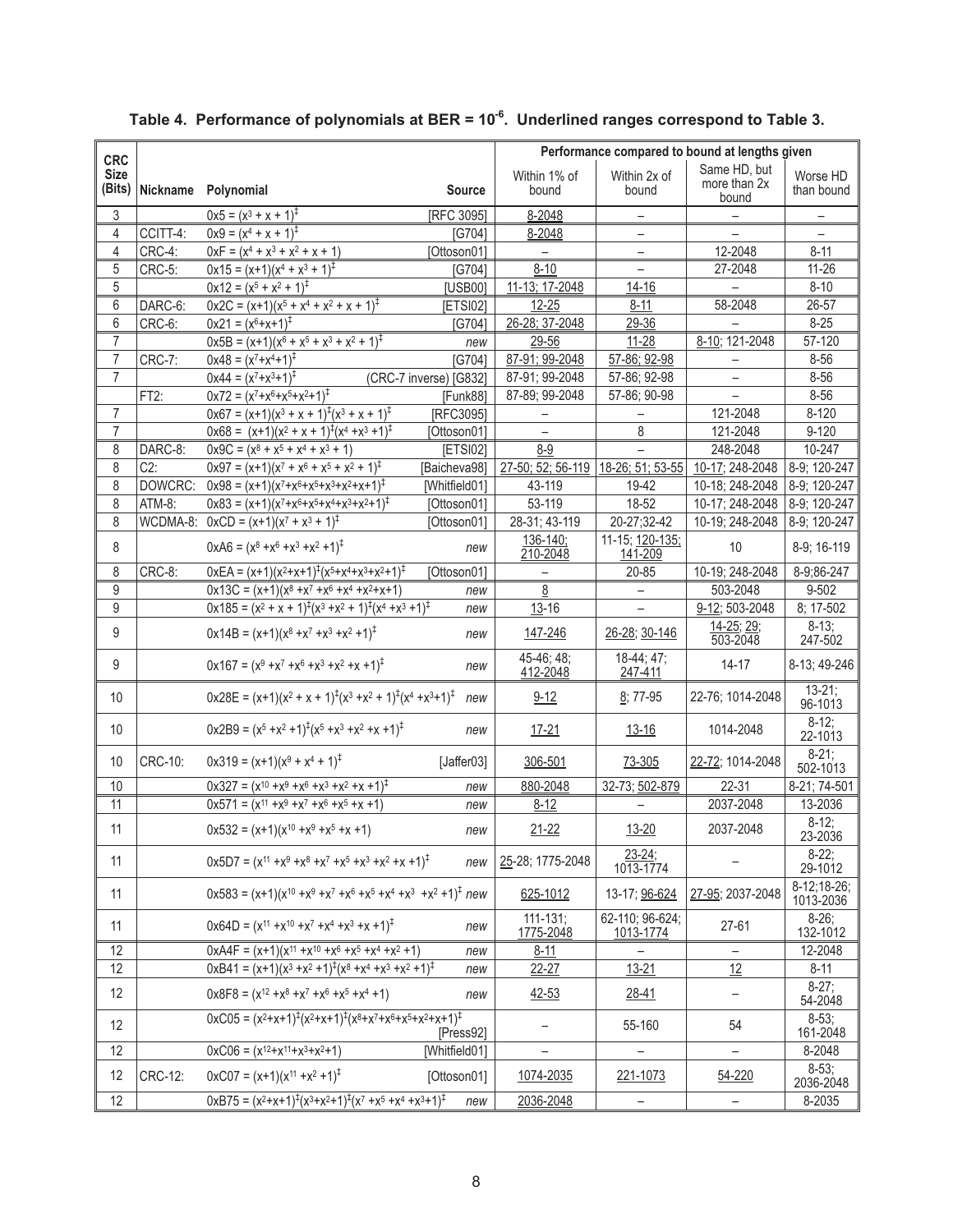| Table 4 continued. |  |  |
|--------------------|--|--|
|--------------------|--|--|

| <b>CRC</b>            |                 |                                                                                                                      | Performance compared to bound at lengths given |                           |                                       |                                     |  |  |
|-----------------------|-----------------|----------------------------------------------------------------------------------------------------------------------|------------------------------------------------|---------------------------|---------------------------------------|-------------------------------------|--|--|
| <b>Size</b><br>(Bits) |                 | Nickname Polynomial<br>Source                                                                                        | Within 1% of<br>bound                          | Within 2x of<br>bound     | Same HD, but<br>more than 2x<br>bound | Worse HD<br>than bound              |  |  |
| 13                    |                 | $0x10B7 = (x+1)(x+1)(x^{11} + x^9 + x^7 + x^6 + x^5 + x + 1)$<br>new                                                 | $10 - 11$                                      | $8 - 9$                   |                                       | 12-2048                             |  |  |
| 13                    |                 | $0x12A5 = (x^2+x+1)^{\frac{1}{4}}(x^{11}+x^{10}+x^6+x^5+x^4+x^2+1)$<br>new                                           | $12 - 13$                                      | $\overline{\phantom{0}}$  | 53-56                                 | 8-11; 14-52;<br>57-2048             |  |  |
| 13                    |                 | $0x1909 = (x+1)(x^{12} + x^8 + x^7 + x^6 + x^5 + x^4 + 1)$<br>new                                                    | 44-52                                          | $21 - 43$                 | 13, 14-20                             | $8-12$ :<br>53-2048                 |  |  |
| 13                    |                 | $0x102A = (x^4 + x^3 + x^2 + x + 1)(x^9 + x^8 + x^4 + x^3 + x^2 + x + 1)^{\frac{1}{4}}$<br>new                       | 363-2048                                       | 171-362                   | 53-170                                | $8 - 52$                            |  |  |
| 14                    |                 | $0x2371 = (x+1)(x+1)(x+1)(x^{11}+x^{10}+x^{6}+x^{5}+x^{4}+x^{2}+1)$<br>new                                           | 11                                             | 10                        | $8 - 9$                               | 12-2048                             |  |  |
| 14                    |                 | $0x28A9 = (x^{14} + x^{12} + x^8 + x^6 + x^4 + x + 1)^{\ddagger}$<br>new                                             | $13 - 14$                                      | 12; 136-317               | 114-135                               | 8-11; 15-113;<br>318-2048           |  |  |
| 14                    |                 | $0x372B = (x+1)(x+1)(x^{12}+x^{11}+x^{10}+x^{7}+x^{5}+x^{4}+x^{3}+x+1)^{\ddagger}$<br>new                            | $51 - 57$                                      | 30-50; 304-2048           | 14-29; 114-303                        | $8-13$<br>$58-113$ ;                |  |  |
| 14                    |                 | $0x212D = (x^7 + x^6 + x^3 + x + 1)^{\frac{1}{4}}(x^7 + x^6 + x^5 + x^4 + 1)^{\frac{1}{4}}$<br>new                   | 101-113                                        | 20-21; 58-100             | 14-19                                 | 8-13; 22-57;<br>114-2048            |  |  |
| 14                    |                 | $0x21E8 = (x^4 + x^3 + x^2 + x + 1)(x^{10} + x^9 + x^4 + x + 1)^{\ddagger}$<br>new                                   | 1940-2048                                      | 227-1939                  | 114-226                               | $8 - 113$                           |  |  |
| 14                    | DARC-14:        | $0x2402 = (x+1)(x^{13} + x^{12} + x^{11} + x + 1)^{\ddagger}$<br>[ETSI02]                                            |                                                | 540-2048                  | 114-539                               | $8 - 113$                           |  |  |
| 15                    |                 | $0x630B = (x+1)(x^{14} + x^9 + x^3 + x^2 + 1)^{\ddagger}$<br>new                                                     | 12                                             | 10-11; 732-2048           | 8-9; 137-731                          | 13-136;                             |  |  |
| 15                    |                 | $0x5BD5 = (x^3+x^2+1)^{\frac{1}{4}}(x^{12}+x^{11}+x^8+x^6+x^5+x^3+x^2+x+1)$ new                                      | 16                                             | $14 - 15$                 | 13                                    | $8-12$ :<br>17-2048                 |  |  |
| 15                    |                 | $0x573A = (x+1)(x^{14}+x^{13}+x^{10}+x^8+x^7+x^6+x^4+x+1)$<br>new                                                    | 78; 98-114                                     | 49-77; 79-97              | $17 - 48$                             | $8-16$<br>115-2048                  |  |  |
| 15                    | CAN:            | $0x62CC = (x+1)(x^7 + x^3 + 1)^{\frac{1}{4}}(x^7 + x^3 + x^2 + x + 1)^{\frac{1}{4}}$<br>[Bosch91]                    | 64-112                                         | 49-63                     | 17-48                                 | $8-16;$<br>113-2048                 |  |  |
| 15                    |                 | $0x6A8D = (x^{15} + x^{14} + x^{12} + x^{10} + x^8 + x^4 + x^3 + x + 1)$<br>new                                      | 123-136                                        | 115-122                   |                                       | $8-114$ :<br>137-2048               |  |  |
| 15                    |                 | $0x4976=(x^{4}+x^{3}+x^{2}+x+1)(x^{11}+x^{10}+x^{8}+x^{7}+x^{6}+x^{4}+x^{2}+x+1)^{1}$<br>new                         | 1771-2048                                      | 441-1770                  | 17-18; 137-440                        | 8-16; 19-136                        |  |  |
| 15                    |                 | $0x4001 = (x^{15} + x + 1)^{\ddagger}$<br>[Gilmore02]                                                                | $\overline{\phantom{0}}$                       | $\overline{\phantom{0}}$  | $\overline{\phantom{m}}$              | 8-2048                              |  |  |
| 15                    |                 | $0x740A=(x^3+x^2+1)^{\frac{1}{4}}(x^6+x+1)^{\frac{1}{4}}(x^6+x^4+x^2+x+1)$ [MPT1327]                                 | $\equiv$                                       |                           |                                       | 8-2048                              |  |  |
| 16                    |                 | $0x8FDB =$<br>$(x+1)(x^{15}+x^{14}+x^{13}+x^{12}+x^{10}+x^{8}+x^{6}+x^{5}+x^{3}+x^{2}+1)^{\ddagger}$<br>new          | $14 - 15$                                      | 12-13; 42-51;<br>913-2048 | 8-11; 20-41;<br>242-912               | $16-19;$<br>52-241                  |  |  |
| 16                    |                 | $0x968B = (x^2+x+1)^{\frac{1}{4}}(x^{14}+x^{13}+x^9+x^7+x^5+x^4+1)$<br>new                                           | 19                                             | 16-18; 245-363            | 8: 242-244                            | $9-15;$<br>20-241;<br>364-2048      |  |  |
| 16                    |                 | $0xC86C = (x+1)(x^{15}+x^{11}+x^{10}+x^9+x^8+x^7+x^{5}+x^4+x^2+x+1)$<br>[Baicheva00]                                 | 110-111; 113-135                               | 39-109; 112               | $20 - 38$                             | $8-19:$<br>136-2048                 |  |  |
| 16                    | $C_3$           | $0xAC9A = (x^{16}+x^{14}+x^{12}+x^{11}+x^{8}+x^{5}+x^{4}+x^{2}+1)$<br>[Castagnoli90]                                 | 219-241                                        | 33-35; 136-218            | 8; 20-32                              | $9-19:$<br>$36 - 135$ :<br>242-2048 |  |  |
| 16                    |                 | $0xBAAD = (x^3+x^2+1)^{\frac{1}{4}}(x^6+x^5+x^2+x+1)^{\frac{1}{4}}(x^7+x^3+1)^{\frac{1}{4}}$<br>new                  | 1578-2048                                      | <u>242-1577</u>           | 20                                    | 8-19; 21-241                        |  |  |
| 16                    |                 | $0xD3E9 = (x^3+x^2+1)^{\frac{1}{4}}(x^6+x^5+x^2+x+1)^{\frac{1}{4}}(x^7+x^6+x^5+x^4+1)^{\frac{1}{4}}$<br>[Kazakov01]  | 1270-2048                                      | 256-1269                  | 242-255                               | $8 - 241$                           |  |  |
| 16                    | CRC-16:         | $0xA001 = (x+1)(x^{15} + x^{14} + 1)^{\ddagger}$<br>[Press92]                                                        |                                                | 1270-2048                 | 242-1269                              | 8-241                               |  |  |
| 16                    | <b>ANSI-16:</b> | $0 \times C002 = (x+1)(x^{15} + x + 1)^{\ddagger}$<br>[USB00]                                                        |                                                | 1270-2048                 | 242-1269                              | 8-241                               |  |  |
| 16                    |                 | $0xD04B = (x+1)(x+1)$<br>$(x^{14}+x^{13}+x^{12}+x^{10}+x^{8}+x^{6}+x^{5}+x^{4}+x^{3}+x+1)^{\ddagger}$ [Ottoson01]    | -                                              | $39-67;$<br>1146-2048     | 8; 20-38;<br>242-1145                 | 9-19; 68-241                        |  |  |
| 16                    | IEC-16:         | $0xADC9=(x+1)(x+1)(x^7+x^6+x^3+x+1)^{\ddagger}$<br>$(x^{7}+x^{6}+x^{5}+x^{4}+x^{3}+x^{2}+1)^{\ddagger}$ [Baicheva00] |                                                | 39-112                    | 8-9; 20-38                            | $10-19;$<br>113-2048                |  |  |
| 16                    | CCITT-16:       | $0x8810 = (x+1)(x^{15}+x^{14}+x^{13}+x^{12}+x^4+x^{3}+x^2+x+1)^{\ddagger}$<br>[ETS102]                               | -                                              | 1015-2048                 | 242-1014                              | 8-241                               |  |  |

Notes: All polynomials are represented as a product of irreducible factors

All polynomial factors marked with  $(\dot{f})$  are primitive.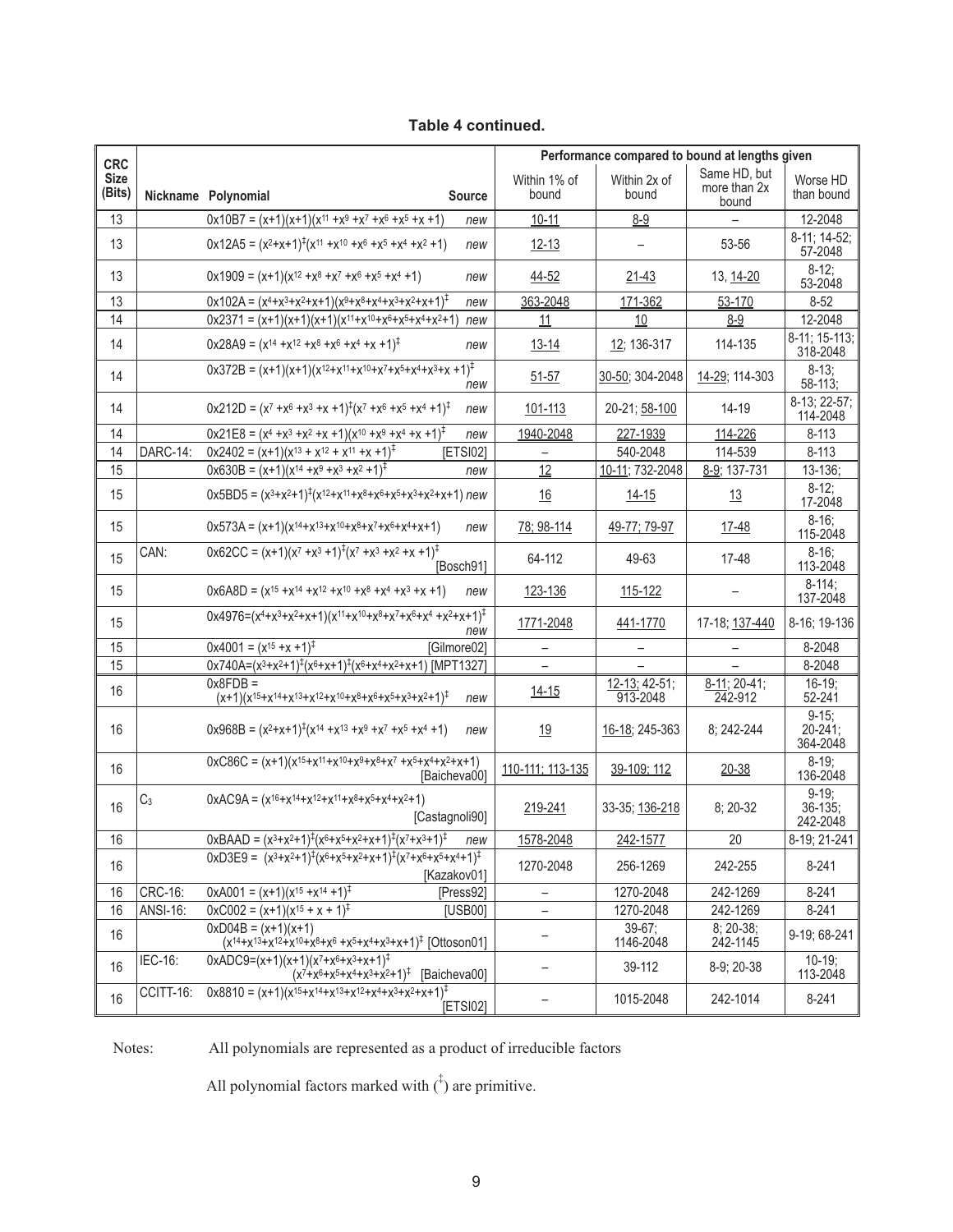data array. Unfortunately, 0x68 is dominated by six other polynomials and is generally inferior to 0x48.

Similarly [Jaffer03] indicates that various web-based sources are evenly split between 0xC06 and 0xC07 as being the "standard" CRC-12 polynomial. *Numerical Recipes* states that CRC-12 is 0xC05 [Press92]. One can speculate that these are also one-bit transcription errors.

#### **6. Conclusions**

New embedded networks that use CRCs are continually being created. Unfortunately, the usual practice of selecting a published CRC polynomial under the presumption that it is "good" runs into trouble because some published values perform quite poorly. Moreover, even if a good published polynomial is available, there is generally no published guidance on what range of data word lengths it is good for nor, for that matter, quantitative data to help distinguish that good polynomial from any competing published or standardized "bad" polynomials.

This paper presents the first exhaustive survey of all CRC polynomials from 3 bits to 15 bits, and discusses 16-bit polynomials as well. A methodology for selecting generically "good" CRC polynomials is based on achieving maximum Hamming Distance for the longest possible data word sizes and other performance considerations. Our tables of good polynomials given should enable practitioners to use quantitative information in selecting effective polynomials for embedded computing error detection applications for data word sizes up to 2048 bits.

#### **7. Acknowledgments**

Thanks to Kobey DeVale for her help in early explorations. This work was supported in part by grants from Bombardier Transportation, the General Motors Collaborative Laboratory at Carnegie Mellon University, and the Pennsylvania Infrastructure Technology Alliance.

#### **8. References**

- [Baicheva98] Baicheva, T., S. Dodunekov & P. Kazakov, "On the cyclic redundancy-check codes with 8-bit redundancy," *Computer Communications*, vol. 21, 1998, pp. 1030-1033.
- [Baicheva00] Baicheva, T., S. Dodunekov & P. Kazakov, "Undetected error probability performance of cyclic redundancy-check codes of 16-bit redundancy," *IEEE Proc. Comms.*, Vol. 147, No. 5, Oct. 2000, pp. 253-256.

[Bosch91] Bosch, *CAN Specification*, Version 2, 1991.

- [Castagnoli93] Castagnoli, G., S. Braeuer & M. Herrman, "Optimization of Cyclic Redundancy-Check Codes with 24 and 32 Parity Bits", *IEEE Trans. on Communications*, Vol. 41, No. 6, June 1993.
- [Gilmore02] Gilmore, J., "Parallel CRC Equation Generator" (source code), accessed on October 22, 2002 at: http://www.physics.ohio-state.edu/~cms/crc\_generator
- [ETSI02] ETSI, *Radio broadcasting systems; DAta Radio Channel (DARC); System for wireless infotainment forwarding and teledistribution, ETSI EN 300 751, V1.2.1,* October 2002.
- [Funk88] Funk, G., "Performance comparison of standard frame transmission formats FT1.2 and FT2 specified by IEC TC57", *ntzArchiv Bd. 10*, 1988, pp. 217-221.
- [G704] International Telecommunication Union, *General Aspects of Digital Transmission Systems: Synchronous frame structures used at 1544, 6312, 2048, 8488 and 44 736 kbit/s hierarchical levels, ITU-T Recommendation G.704 (previously "CCITT Recommendation")*, July 1995.
- [G832] International Telecommunication Union, *Transport of SDH Elements on PDH Networks: Frame and Multiplexing Structures, ITU-T Recommendation G.832 (previously "CCITT Recommendation")*, November 1993.
- [Jaffer03] Jaffer, A., "Mathematical packages: cyclic checksum," accessed September 27, 2003 at http://www.swiss.ai.mit.edu/~jaffer/slib\_4.html#IDX522
- [Kazakov01] Kazakov, P., "Fast calculation of the number of minimum-weight words of CRC codes," *IEEE Trans. Information Theory*, (47) 3, March 2001, pp. 1190-1195.
- [Koopman01] Koopman, P. & T. Chakravarty, "Analysis of the Train Communication Network Protocol Error Detection Capabilities," Feb. 25, 2001, http://www.tsd.org/papers/
- [Koopman02] Koopman, P., "32-bit cyclic redundancy codes for Internet applications," *Intl. Conf. Dependable Systems and Networks (DSN)*, Washington DC, July 2002, pp. 459-468.
- [Lin83] Lin, Shu & D. Costello, *Error Control Coding*, Prentice-Hall, 1983.
- [MPT1327] MX.com, *Error detection and correction of MPT1327 formatted messages using MX429A or MX809 devices, application note MPT1327*, 1999.
- [Ottosson01] Ottosson, T., T. Eriksson, P. Frenger, T. Ringström & J. Samuelsson, "crc.cpp," version 1.8, May 22, 2003, at: http://itpp.sourceforge.net/crc\_8cpp-source.html
- [Peterson72] Peterson, W. & E. Weldon, *Error-Correcting Codes*, MIT Press, Second Edition, 1972.
- [Press92] Press, W., S. Teukolsky, W. Vetterling, & B. Flannery, *Numerical Recipes in C (2nd ed.)*, Cambridge Press, 2002.
- [RFC3095] Bormann, C. (ed.), *RFC 3095 RObust Header Compression (ROHC): Framework and four profiles: RTP, UDP, ESP, and uncompressed*, 2001, accessed at: http://www.faqs.org/rfcs/rfc3095.html
- [Smbus00] SBS Implementers Forum, *System Management Bus (SMBus) Specification,* Version 2.0, August 3, 2000.
- [Tanenbaum96] Tanenbaum, A., *Computer Networks* (3rd. Ed.), Prentice Hall, 1996.
- [USB00] *Universal Serial Bus Specification*, Rev. 2.0, 2000.
- [Wells99] Wells, R., *Applied coding and information theory for engineers*, Prentice-Hall, 1999.
- [Whitfield01] Whitfield, H., "XFCNs for Cyclic Redundancy Check Calculations," April 24, 2001, accessed at http://homepages.

cs.ncl.ac.uk/harry.whitfield/home.formal/CRCs.html